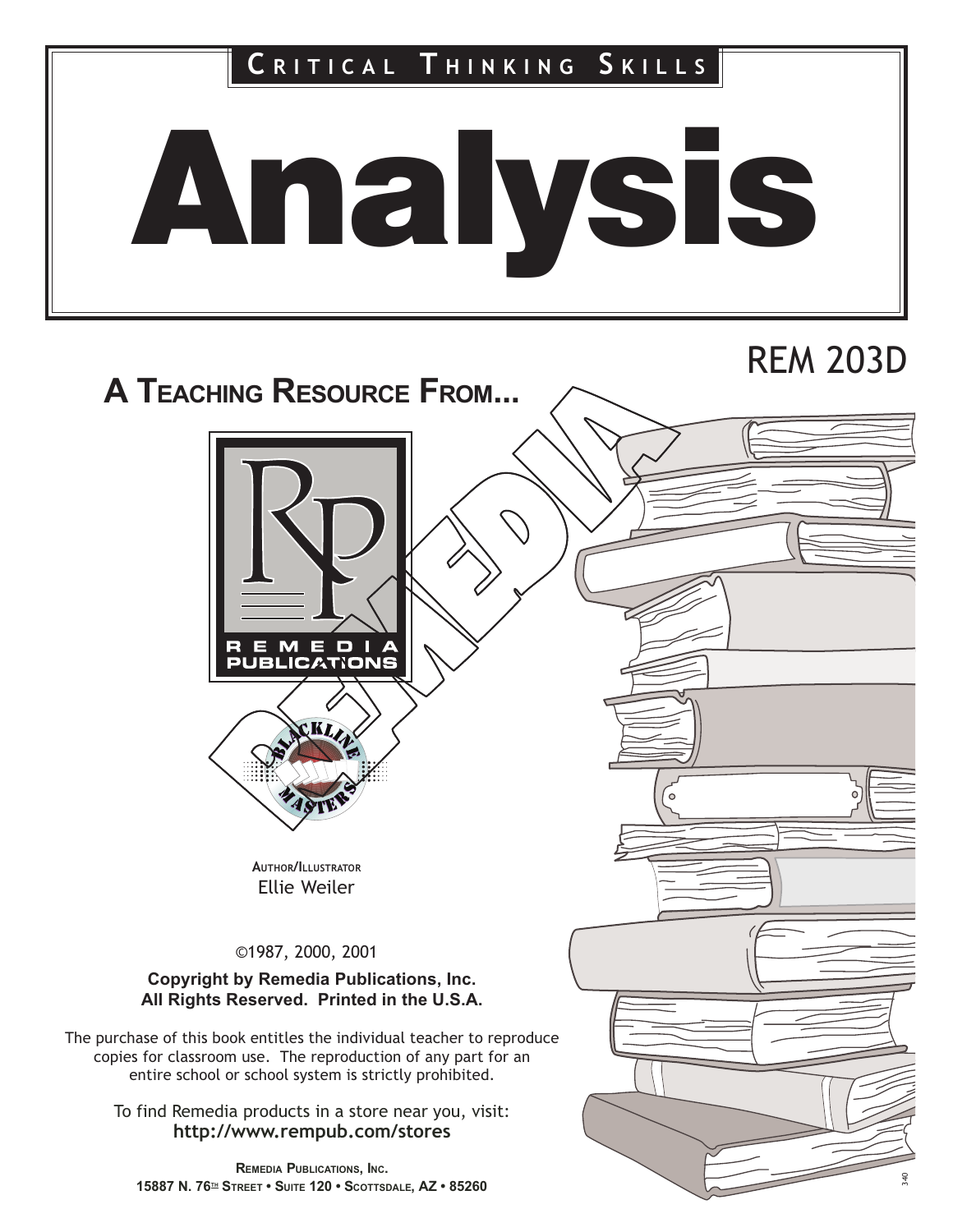## **INTRODUCTION**

*Analysis* is the fourth step in Bloom's Taxonomy. It is the ability to break a whole into its component parts and to understand how each functions as a part of the whole.

The ability to reason logically is a major skill at this step of critical thinking. Analogies, several types of puzzles, and a variety of problem-solving activities are included in this level. Students examine the whole, make judgments about the pieces of the whole, and see how those pieces relate to each other.

All activities are reproducible for use in a variety of teaching, practice, and reinforcement situations. They are appropriate for whole class, small group, or individual use. Oral discussion of the work as it is completed will increase the level of student understanding.

## **THE CRITICAL THINKING SERIES**

### **FROM REMEDIA PUBLICATIONS**

| 201D  Similarities & Differences |
|----------------------------------|
|                                  |
|                                  |
|                                  |
|                                  |
|                                  |
|                                  |
|                                  |
|                                  |
|                                  |
|                                  |
|                                  |
|                                  |
|                                  |
|                                  |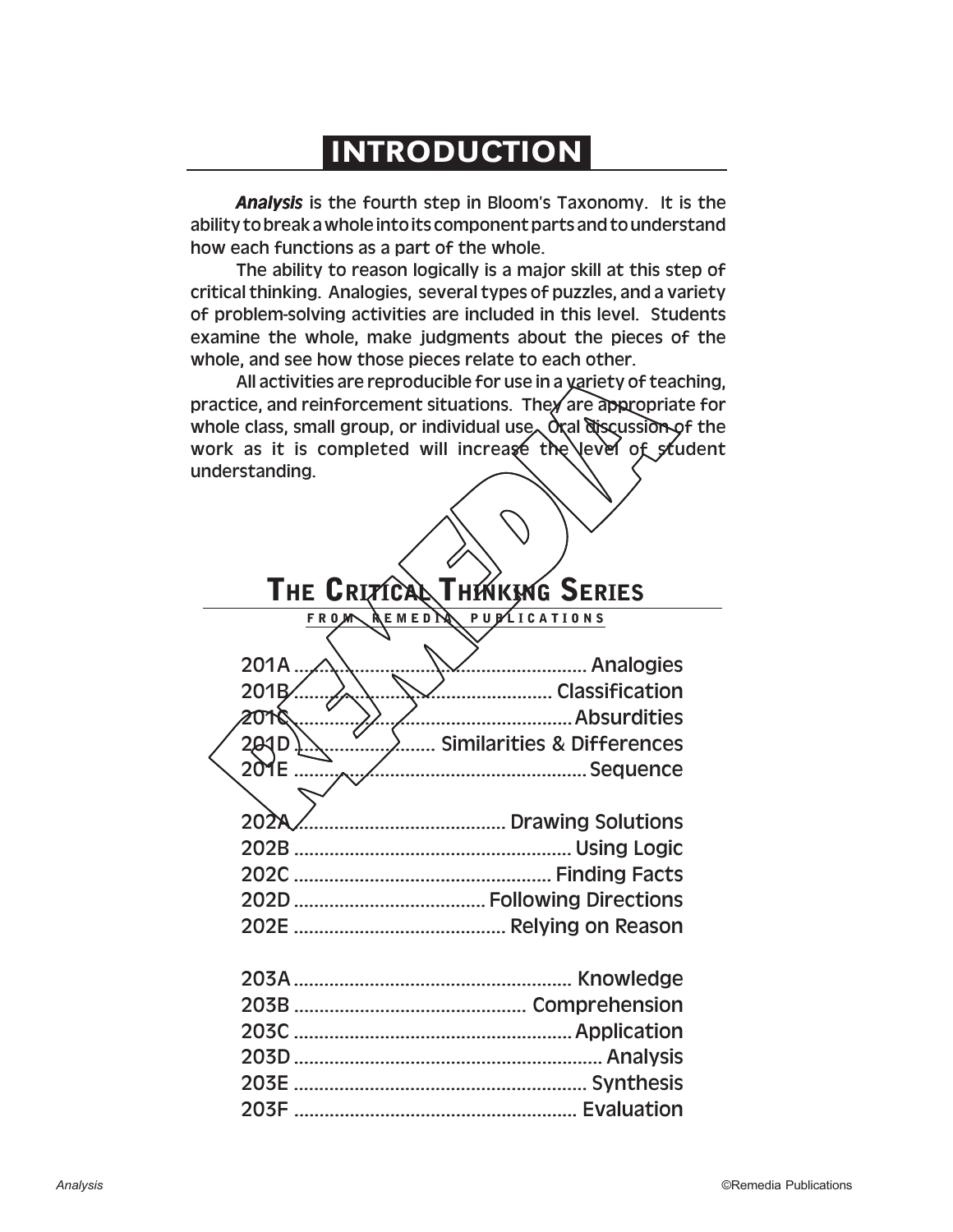|  | ۰,<br>× |  |  |
|--|---------|--|--|
|--|---------|--|--|

The sentences in each group below are about the same topic. One gives more information than the others. Read the sentences in each group. Make a star  $\star$  in front of the one that gives the MOST facts. Make an X in front of the one that gives the FEWEST facts.

- 1.  $\_\_\_\_\$  a. Jim ate a hot dog.
	- b. Jim ate something.
	- \_ c. Jim ate a roasted hot dog.
- 2. \_\_\_\_\_\_\_ a. They laughed at the clown.
	- b. The boys chuckled at the fat clown.
	- \_\_\_\_ c. He made them laugh and laugh.
- $3. \t 3.$ The math problems on page 6 are hard.
	- These math problems are hard. b.
	- C. This page is hard.
- 4. \_\_\_\_\_\_\_\_ a. Jake has lost some of his lunch money.
	- b. Jake says he lost some money.
	- \_ c. Jake lost twenty cents of his lunch money.
- $5. \quad \underline{\hspace{2cm}}$ a. I think a few kids were absent today.
	- b. Two girls were absent today in my class.
		- c. Of the twelve girls in my class, two were absent.
- 6. \_\_\_\_\_\_\_\_ a. We are going later this afternoon.
	- b. Sam and I are going to the movie at three today.
	-

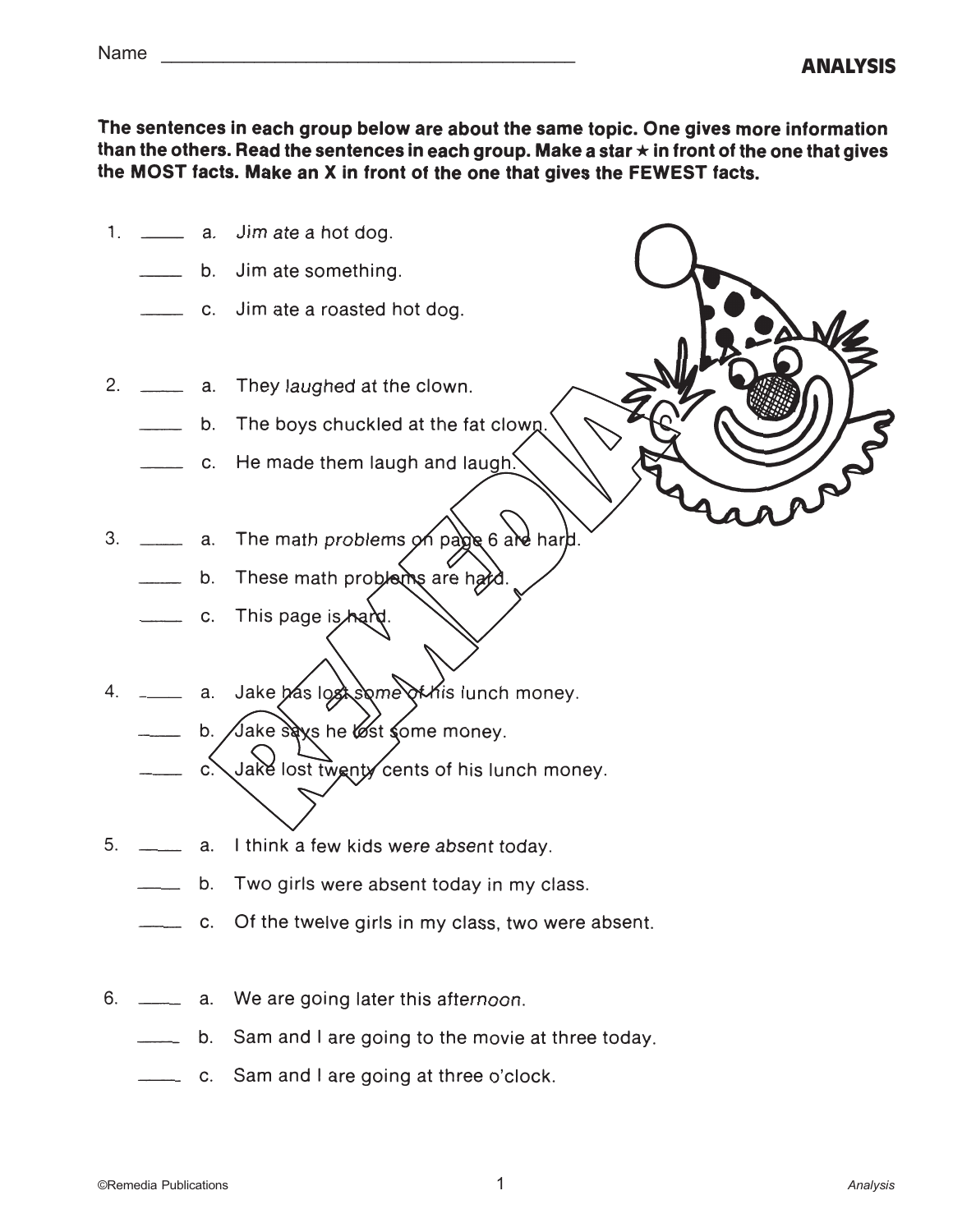We can often say the same thing in different ways. Read the two sentences in each group below. If they mean the same thing, write SAME on the line. If they mean different things, write DIFFERENT on the line.

- G
- 1. That is a very unusual-looking insect. That insect is one that is not very common.
- 2. Sam soon discovered where the box was hidden. Sam told us where the box was hidden.
- 3. I don't think we had better bother him now. It's not a good idea to disturb him now.
- Trisha has known how to swim for a year.  $\overline{4}$ Trisha learned to swim a year ago.
- 5. The parade halted at the corner. The parade marched ahead at the corner.
- Ted was careful not to misdial the phone. 6. Ted dialed the phone carefully.
- 7. Steve was pleasantly surprised to get your letter. Steve was not real happy about your letter.
- 8. The watchdog had a dislike for people. The watchdog was not too fond of people.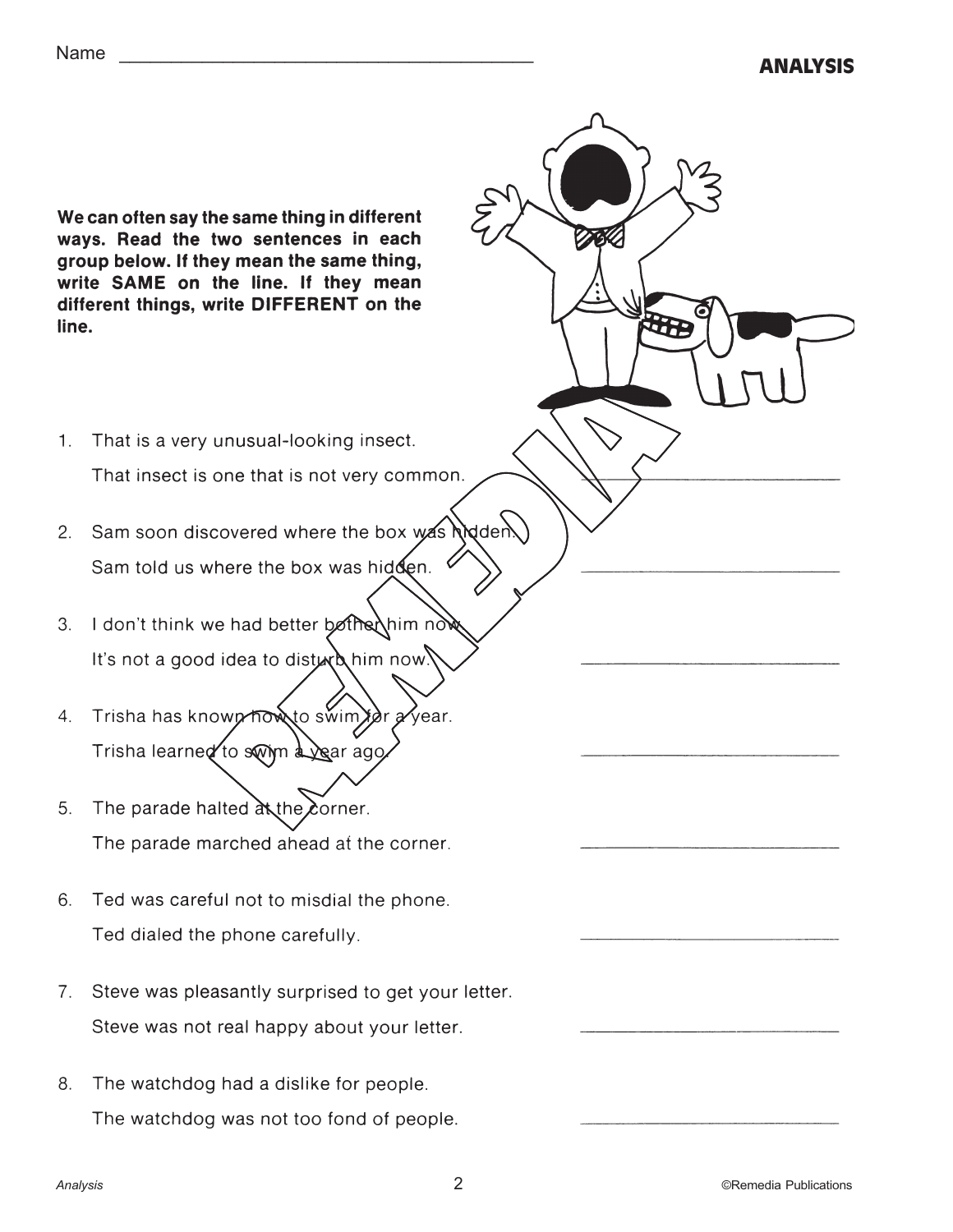When giving directions, it is very important to give COMPLETE directions. If not, someone can get very lost! Use the map to complete the activities below.



1. Follow these directions to get from the hotel to the movie theater: Go north on Oak Street to Center. Turn right. Go three blocks and turn. Go one more block and the movie theater is on the southeast corner.

What was left out? \_\_\_\_\_\_\_\_\_\_\_\_\_\_\_\_\_\_\_\_\_\_\_\_\_\_\_\_\_\_\_\_\_\_\_\_\_\_\_\_\_\_\_\_\_\_\_\_\_\_\_\_\_\_\_\_\_

If you turned the wrong way, in what direction would you be going?

2. You are delivering a package to Mr. Gyp's house. These are the directions he gave: Start at the post office. Go west two blocks. Turn left. Go to Center and turn left again. Leave the package by the front door.

\_\_\_\_\_\_\_\_\_\_\_\_\_\_\_\_\_\_\_\_\_\_\_\_\_\_\_\_\_\_\_\_\_\_\_\_\_\_\_\_\_\_\_\_\_\_\_\_\_\_\_\_\_\_\_\_\_\_\_\_\_\_\_\_\_\_\_\_\_\_\_\_

\_\_\_\_\_\_\_\_\_\_\_\_\_\_\_\_\_\_\_\_\_\_\_\_\_\_\_\_\_\_\_\_\_\_\_\_\_\_\_\_\_\_\_\_\_\_\_\_\_\_\_\_\_\_\_\_\_\_\_\_\_\_\_\_\_\_\_\_\_\_\_\_

\_\_\_\_\_\_\_\_\_\_\_\_\_\_\_\_\_\_\_\_\_\_\_\_\_\_\_\_\_\_\_\_\_\_\_\_\_\_\_\_\_\_\_\_\_\_\_\_\_\_\_\_\_\_\_\_\_\_\_\_\_\_\_\_\_\_\_\_\_\_\_\_

\_\_\_\_\_\_\_\_\_\_\_\_\_\_\_\_\_\_\_\_\_\_\_\_\_\_\_\_\_\_\_\_\_\_\_\_\_\_\_\_\_\_\_\_\_\_\_\_\_\_\_\_\_\_\_\_\_\_\_\_\_\_\_\_\_\_\_\_\_\_\_\_

\_\_\_\_\_\_\_\_\_\_\_\_\_\_\_\_\_\_\_\_\_\_\_\_\_\_\_\_\_\_\_\_\_\_\_\_\_\_\_\_\_\_\_\_\_\_\_\_\_\_\_\_\_\_\_\_\_\_\_\_\_\_\_\_\_\_\_\_\_\_\_\_

\_\_\_\_\_\_\_\_\_\_\_\_\_\_\_\_\_\_\_\_\_\_\_\_\_\_\_\_\_\_\_\_\_\_\_\_\_\_\_\_\_\_\_\_\_\_\_\_\_\_\_\_\_\_\_\_\_\_\_\_\_\_\_\_\_\_\_\_\_\_\_\_

What was left out?

3. Give complete directions for getting from the school to the library. See if someone can follow your directions.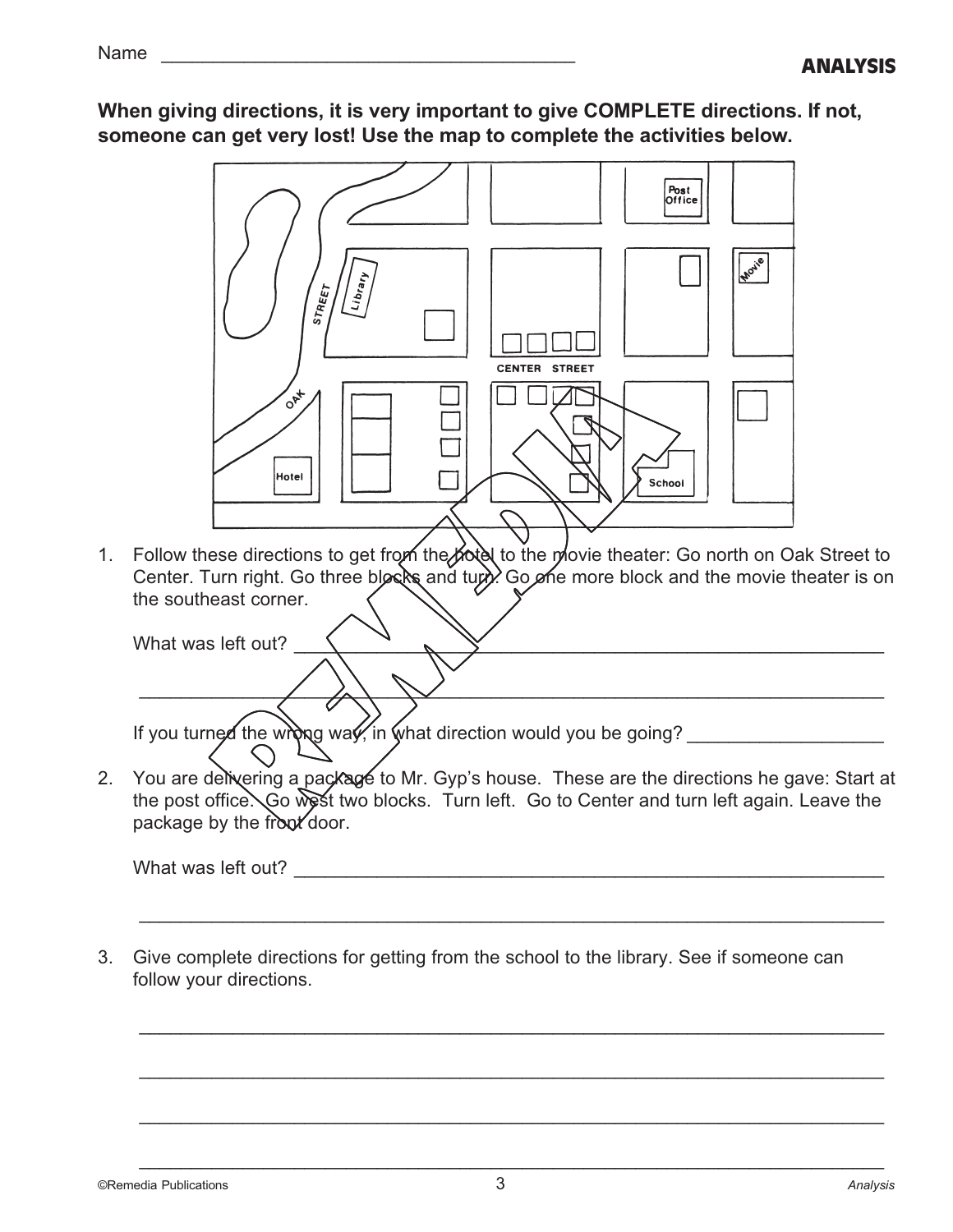



## 1. Sandy's pride was hurt when she lost the tennis match.

She's had several accidents lately. She was a good sport, anyway. Did she have to go to the doctor?

#### $2.$ Elmo is getting rather plump.

He wasn't nice to me either. It's because he hasn't eaten much. He's gained fifteen pounds.

#### 3. I don't care much for poetry.

You might if you read it more. I don't like rain either. You never were good at sports.

#### $4.$ My mom screams if she sees a rodent.

The traffic has been awful lately. My mom is scared of mice. I've noticed how noisy your mom is.

#### 5. The boys were exhausted after their hike.

They should have worn warmer clothes. What time is the ballgame tomorrow? Maybe they shouldn't have gone so far.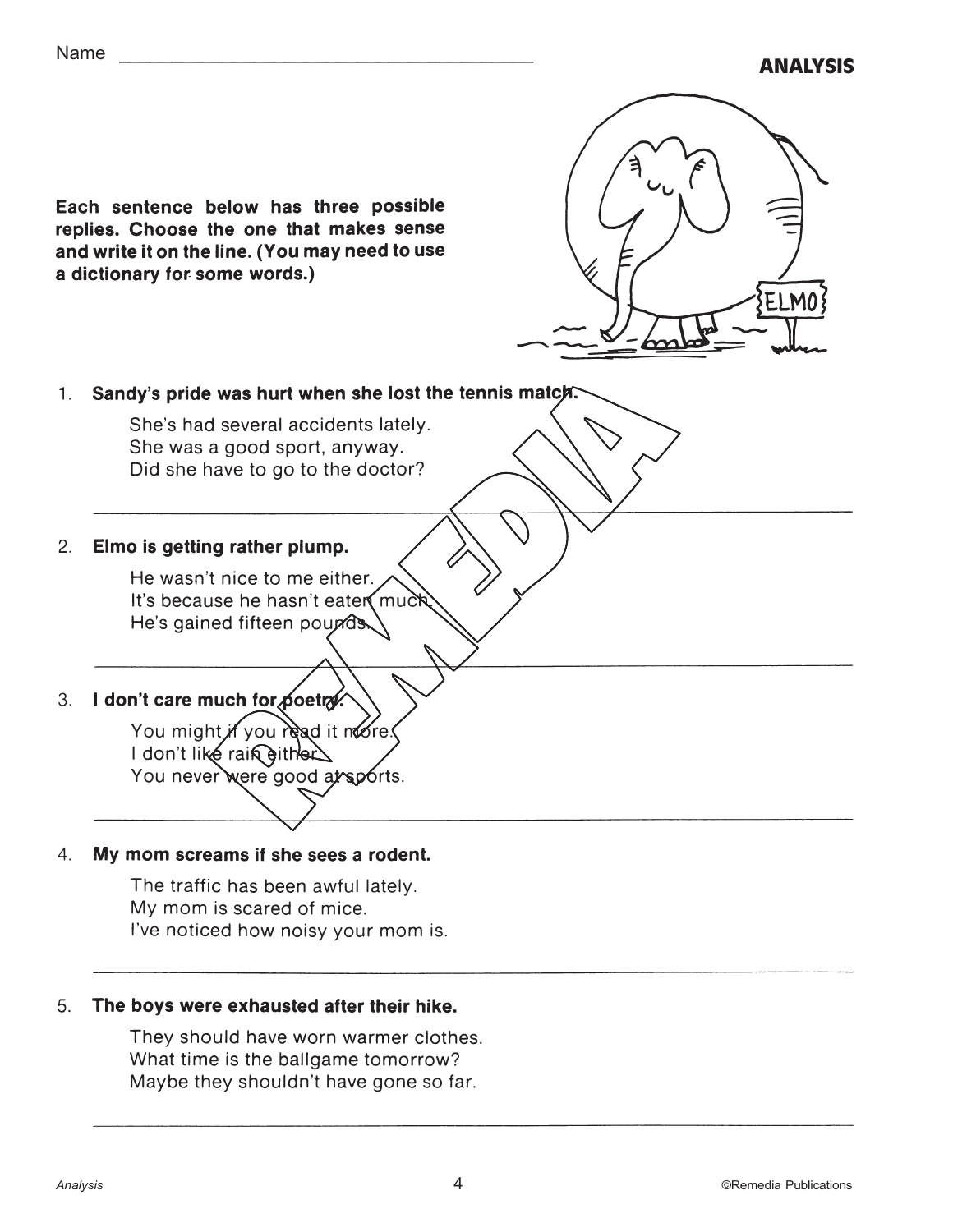An idea can be said in more than one way. Read these sayings. Find the sentence in the box that means the same thing. Write it on the line.



- 1. Sometimes it's better to have a little bit than nothing at all.
- 2. Treat people the way you want them to treat you.
- 3. What you do is more important than what you say.
- 4. Too many people can mess things up.

\_\_\_\_\_\_\_\_\_\_\_\_\_\_\_\_\_\_\_\_\_\_\_\_\_\_\_\_\_\_\_\_\_\_\_\_\_\_\_\_\_\_\_\_\_\_\_\_\_\_\_\_\_\_\_\_\_\_\_\_\_\_\_\_\_\_\_\_\_\_\_\_

\_\_\_\_\_\_\_\_\_\_\_\_\_\_\_\_\_\_\_\_\_\_\_\_\_\_\_\_\_\_\_\_\_\_\_\_\_\_\_\_\_\_\_\_\_\_\_\_\_\_\_\_\_\_\_\_\_\_\_\_\_\_\_\_\_\_\_\_\_\_\_\_

\_\_\_\_\_\_\_\_\_\_\_\_\_\_\_\_\_\_\_\_\_\_\_\_\_\_\_\_\_\_\_\_\_\_\_\_\_\_\_\_\_\_\_\_\_\_\_\_\_\_\_\_\_\_\_\_\_\_\_\_\_\_\_\_\_\_\_\_\_\_\_\_

\_\_\_\_\_\_\_\_\_\_\_\_\_\_\_\_\_\_\_\_\_\_\_\_\_\_\_\_\_\_\_\_\_\_\_\_\_\_\_\_\_\_\_\_\_\_\_\_\_\_\_\_\_\_\_\_\_\_\_\_\_\_\_\_\_\_\_\_\_\_\_\_

\_\_\_\_\_\_\_\_\_\_\_\_\_\_\_\_\_\_\_\_\_\_\_\_\_\_\_\_\_\_\_\_\_\_\_\_\_\_\_\_\_\_\_\_\_\_\_\_\_\_\_\_\_\_\_\_\_\_\_\_\_\_\_\_\_\_\_\_\_\_\_\_

\_\_\_\_\_\_\_\_\_\_\_\_\_\_\_\_\_\_\_\_\_\_\_\_\_\_\_\_\_\_\_\_\_\_\_\_\_\_\_\_\_\_\_\_\_\_\_\_\_\_\_\_\_\_\_\_\_\_\_\_\_\_\_\_\_\_\_\_\_\_\_\_

- 5. You are like the people you choose to spend time with.
- 6. Work is easier if everyone pitches in to help.
- 1. Actions speak louder than words.
- 2. Birds of a feather flock together.
- 3. Half a loaf is better than none.
- 4. Many hands make light work.
- 5. Too many cooks spoil the broth.
- 6. Do unto others as you would have others do unto you.